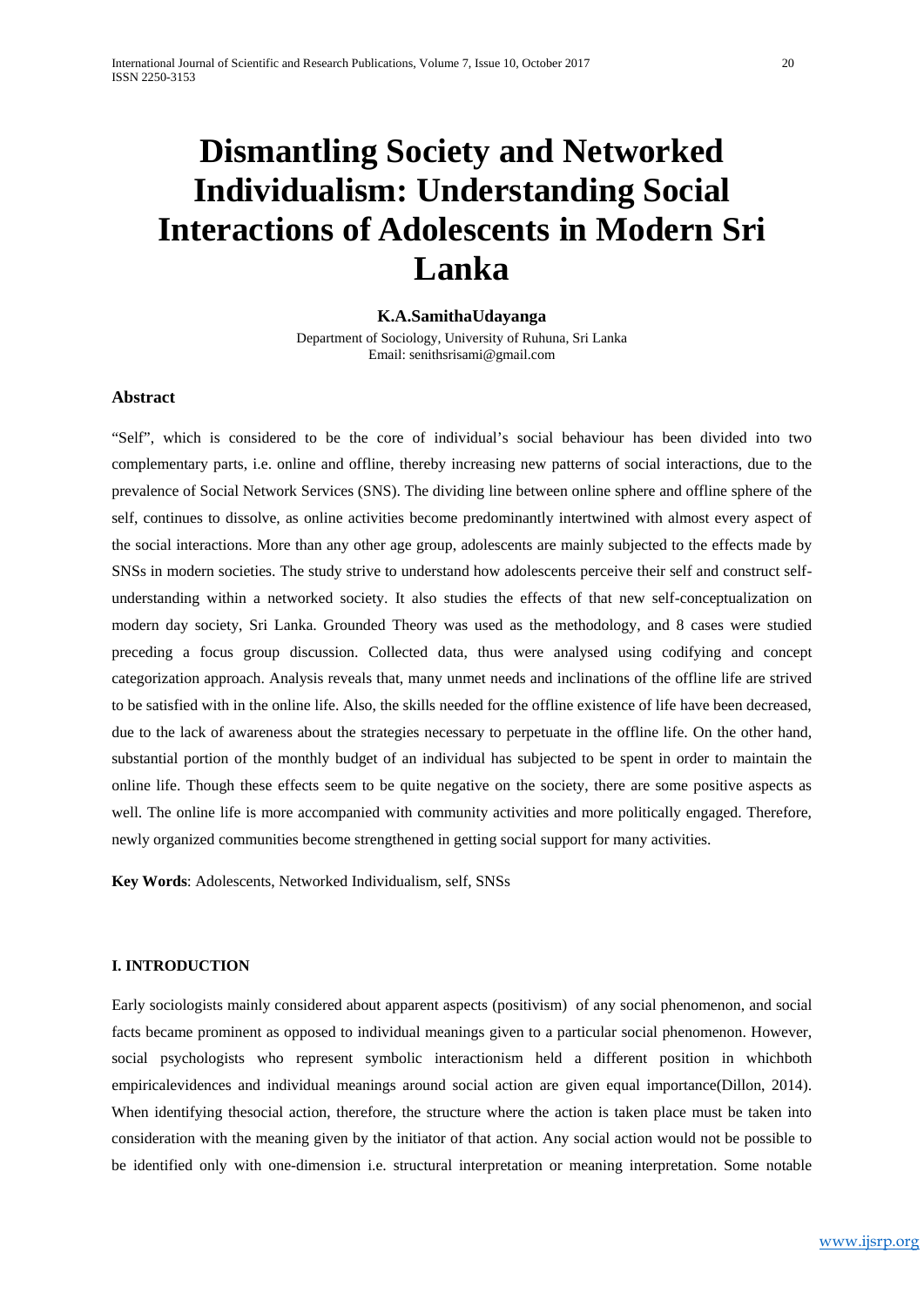sociologist who represented the symbolic interactionism, therefore, introduced the concept of "Self" as a social and psychological construction which has been previously identified as a complete psychological construction.

Post modernization, a large number of social institutions has been transformed into new forms with several changes, partly because of the different involvement patterns by various age groups in social institutions. Adolescents whopass through the transformational stage in their biological lives, often involve in social interactions showinga specific pattern of behaviour as opposed to other age groups. As the modern society is organized in accordance with Internet and computer technology, adolescents'behaviour in relation to social interactions has been enormously changed.

Furthermore, the concept of "Self", which is considered to be the core of individual's social behaviouris philosophically divided into two complementary parts, i.e. online and offline, thereby crystallizing new patterns of social interactions, since the prevalence of Social Network Services (SNS). Social Network Service is a major construction stimulated by innovations of the Internet technology, and more than any other epoch of the human history modern generation is more often exposed to the social network services, hence their behaviour in the modern society has become quite complex. The self which is exposed to the social network services, therefore, represents multifaceted nature integrating two complementary parts such as Online sphere and Offline sphere. The dividing linebetween online sphere and offline sphere of the self, on the other hand, continues to dissolve, as online activities become predominantly intertwined with almost every aspect of the social interactions. More than any other age group, adolescents are mainly subjected to the effects made by SNSs in modern societies.

This study, therefore,strives to understand how adolescents perceive their self and construct self-knowledge within a networked society. It also studies the effects of that new self-conceptualization on modern day society, Sri Lanka. Grounded Theory was used as the methodology, and 8 cases were studied preceding a focus group discussion. Collected data, thus were analysed using codifying and concept categorization approach.

The analysis reveals that many unmet needs and interests of the offline life are strived to be satisfied along with the online self. Also, the skills needed for the offline existence of life have been decreased, due to lack of awareness about the strategies necessary to perpetuate in the offline life. A substantial portion of the monthly budget of an individual is subjected to be spent in online life. Though these effects seem to be quite negative on the society, there are some positive aspects as well. Online life has more associated with community activities and more politically engaged. Therefore, newly organized communities became strengthened in getting social support for many activities. However, it is evident that more than any other circumstances, networked individualism make the necessary case for studying the current situation in depth.

## **II. RESEARCH PROBLEM**

Adolescents are often inspired to embrace the social network services, as they are provided with new and thriving experiences. They are more actively engaged in SNSs compared to other age groups. Even though this is a trend in which the societies experienced, the necessary researches and studies are relatively little in number. Sometimes, the older theories related to structuralism or structural functionalism is not really possible to be used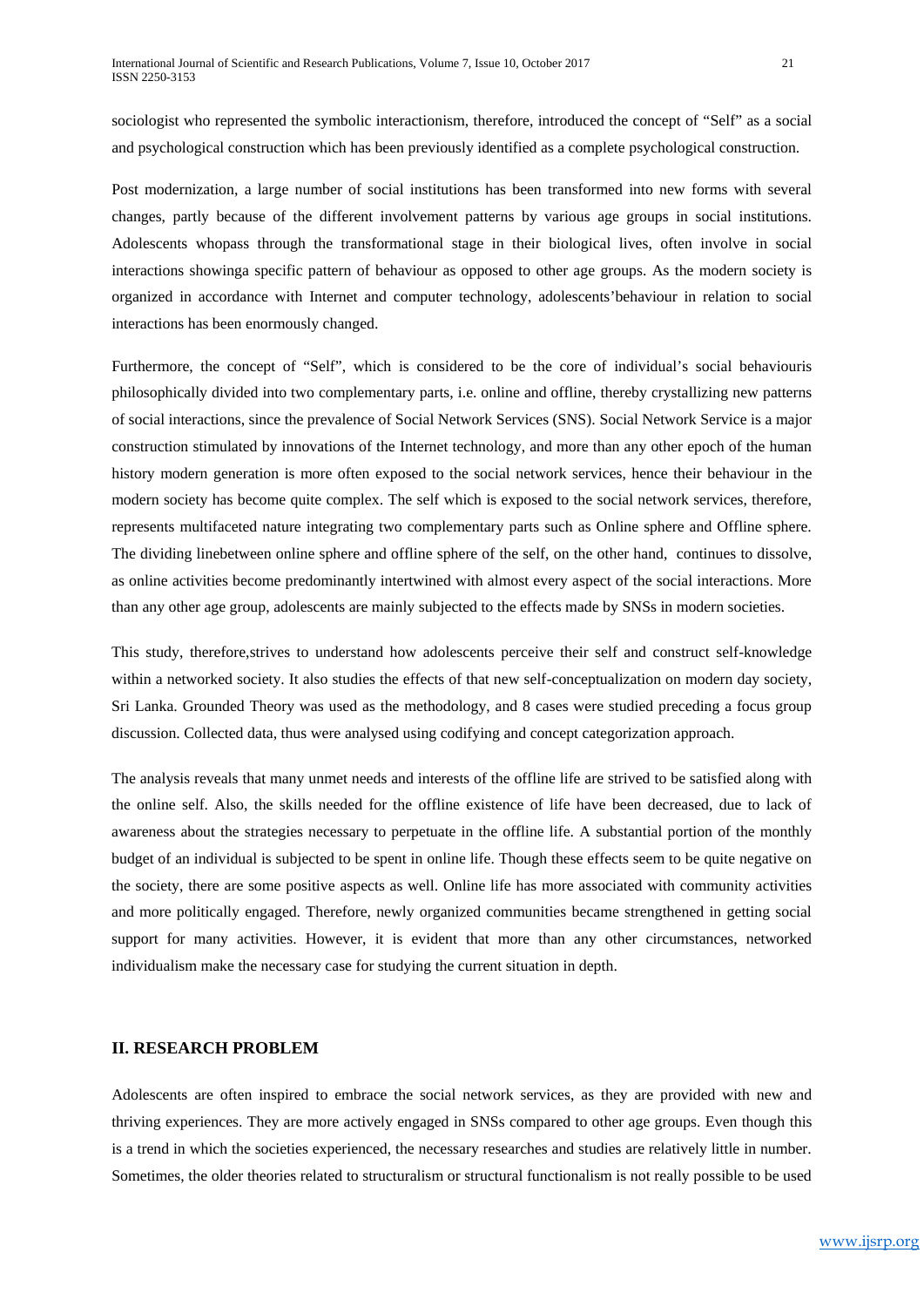in terms of understanding the above behavioural patterns. Newly constructed theories, on the other hand, has not been used quite extensively so as to understand Sri Lankan situation.Therefore, this research strives to understand how adolescents perceive their self-identity and construct self-knowledge within a networked society. Even though the social behaviour is determined by the collective consciousness, individual's self has a substantial role to be played, since the self of an individual is constructed responding to the societal interpretations. Because of the self's predominance in social behaviour, effects of the mode of thought (selfconstruction) on the code of conduct (Social behaviour) will also be studied in the research.

## **III. LITERATURE REVIEW**

As SNSs become more prevalent, social behaviour of the people has changed dramatically adopting new facets necessary to continue within a networked society in which unprecedented global norms and values are accommodated. Therefore, previous arguments of the social behaviour of people have been challenged by many sociological theorists, since its inadequacy to understand the individual in a networked society. As Bauman (2000) specified, there are no solid structures around the social beings on which they can rely and invest, resulting liquid fear in a modern society where every institutionis networked using virtual relationships. There are no solid structures and relevant functions in networked societies, as the institutions are constantly changed and adopting new faces so as to respond to dramatic changes due to global trends. Until recently, the people exposed to solid structures, and their behaviour in line with structural functions are appeared to be constant.

The intriguing achievement of the people in modern society is the "Liberty" which means "to set free from some kind of fetters that obstruct or thwart the movements; to start feeling free to move or act" (Bauman, 2000, 22p). Liberty as coined by Bauman, a situation where the people enjoy their freedom to act. A society in which the freedom of people is admired allows the adolescents to act free, particularly to access the Internet without any hindrances. This makes it clear thatthe selves of adolescents might be subjected to change due to the interactions with Internet services.

As a result of the above-mentioned change, people's lives of this society have divided into two, as online part and offline part. The online part is associated with how people are engaged with SNSs, whereas the offline part is related with how they behave in everyday lives as opposed to online activities. As Bauman (2000) and Castells (2004) noted, the dividing line between these two parts is continued to be dissolved. Therefore, understanding the real nature of the self would not be an easy task.

The sense of being lived or so called the "self" is the core of social interactions of an individual, though sometimes it has maladjustments due to the imbalance of perceived self and ideal self (Rogers, 1980). Perceived self is the acquired identity of a person and which is real, on the contrary, the ideal self is not real but it is the one which is ought to be achieved by a person in terms of his or her expectations.Probably, as the SNSs prevail, ideal self has associated with the online part and perceived self has accompanied with the offline part of the life. Much of the unreal identities and ideal expectations are achieved or satisfied using online activities which help the person to balance the ideal self and perceived self. SNS, therefore,is not just a simple platform in which the persons are attended since it makes complex forms of social actions in a networked society (Castells, 2004).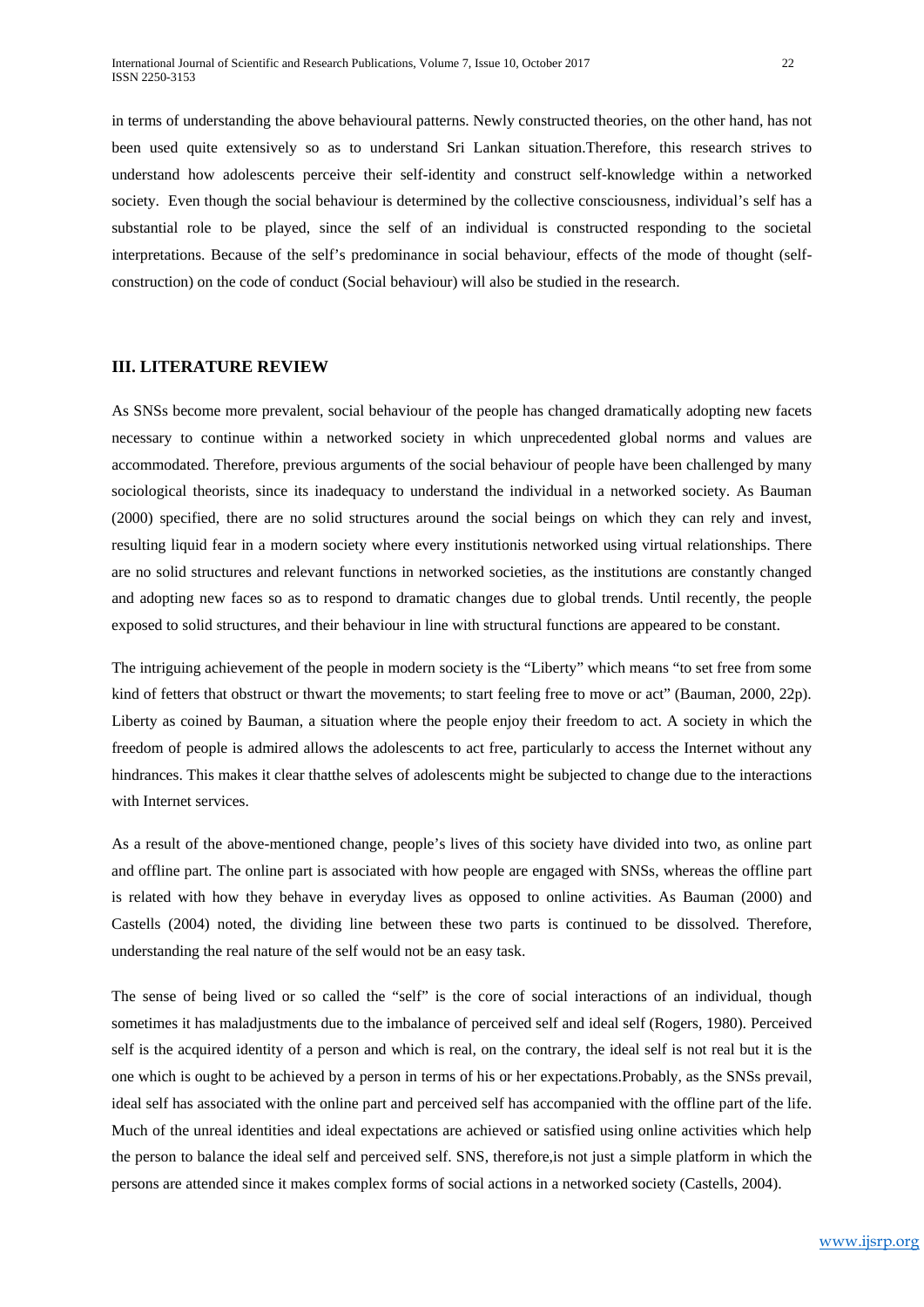Adolescents are often inspired to embrace social network services, as they are provided with new and thriving experiences. Adolescents are claimed to be explorers than any other age group, hence they are more involved in online activities, as anefficient mean to be followed. They are more actively engaged in SNSs compared to other age groups (Boyd, 2015).Tufekci, furthermore, argues thatdividing line between adolescents' offline life and online life has continued to be liquefied or dissolved, as online activities become more and more intertwined with almost every aspect of everyday life(Turfekci& Wilson, 2012). The more involvement with the online activities, the more those activities become constant in everyday life.

As researched by Hampton et. al. (2011), digital technology plays a considerable role in people's social world. The social world is a place where people interact with each other. The social world is not only a structure in which the people's agency is not required but a place where individuals' agency in line with structural principles is needed. "Habitus" or how people perceive their identity and self, Bourdieu (1990) argues that, a considerable determinant in which the social world's arrangement is constructed. Post modernization, many of the individuals perceive their identity and self accordingly with principles of the networked society. "Habitus" is defined as "systems of durable, transposable dispositions, structured structures predisposed to function as structuring structures, that is, as principles which generate and organized practices and representations that can be objectively adapted to their outcomes without presupposing a conscious aiming at ends or an express mastery of the operations necessary in order to attain them"(Bourdieu, 1990). He argues that habitus allow individuals to find new solutions/roles to new situations/statuses based on their social situation and experiences. Adolescents, therefore, strive to transform their habitus to adopt new roles to new statuses, in that, the principles prevailed in the modern society are noticeably redefined upon how people are accessed the social network sites.

Hampton et. al (2011) specified that the number of those using social network sites has nearly doubled since 2008 and the population of SNS users have gotten older. Furthermore, Facebook users are more trusting than others and, SNS users have closer relationships as opposed to offline relationships, therefore, they get more social support than other people. Nevertheless, SNS users are more politically engaged when compared to non-SNS users. The distinguishing factor they found was that a large number of SNS users were aged between 18 to 22 years. As with the use of most social media, SNS users are disproportionately female. Moreover, nearly twice as many men as women use LinkedIn a prominent SNS, whereas all other SNS platforms have significantly more female users than male users. The tendencies of using SNS differ by several determinants, including but not limited to age, gender, ethnicity. However, age can be considered as a prominent element which affects the use of SNSs.

Recently some sociologists and social scientists argue that networks may provide a better metaphor to understand social forms of organization and learning (Ryberg & Larsen, 2008). Learning which is a major social activity has long been identified and interpreted without the influence of modern Networked Social Structure, however, networked individualism as reconceptualised in-line with pedagogy, Ryberg and Larsen (2008) argue that education is also associated with networked social identities. Though some argues that the modern networked social sphere is a place where many of the people are deceived, and the real identity is camouflaged or disguised, the construction of a'sincerity', Ryberg and Larsen (2008) emphasised that " how the identity of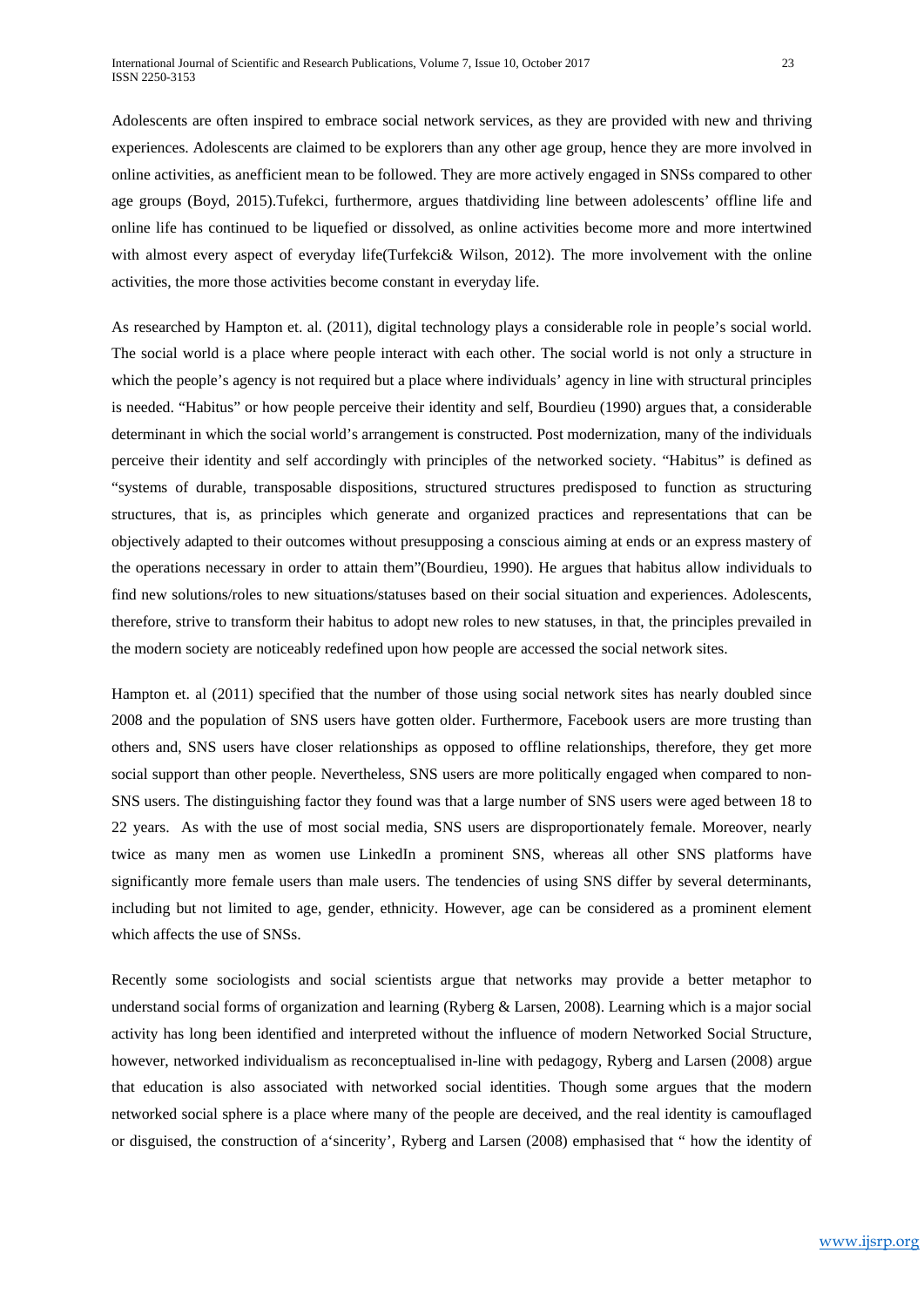young people is neither fragmented nor characterized by 'role playing', but rather how most of the young people strive to construct themselves with an identity that appears as sincere and real as possible" (2008, p. 6).

Networked society is not just a structure but a process which is constantly changing, and responds to the bubbling concerns of a particular space and time. Online life of the adolescents is recently not limited only to some internet platforms such as Facebook, instagrametc, but highly responsive mobile apps (mobile friendly applications) provide necessary and interesting facilities to the adolescents to keep up their circadian social interactions. Feminists like Frizzo-Barker and Chow-White (2012) write that internet-based new applications commonly known as 'apps', can be viewed as simultaneously empowering and constraining for women's experiences and identities due to their potential to foster 'always on' forms of sociability in both public and private spheres. Argument of public sphere(Habermas, 1987), nowadays cannot be discussed only with social and political perspectives, on the contrary it must be reinterpreted with norms of networked individualism. As noted by Frizzo-Barker and Chow-White (2012), people and artefacts, undoubtedly, co-evolve, and today, technology can facilitate and restrain gender power relations. Artefacts or non-human actors may be a critical part of activities of human actors, though it is not quite clear and apparent (Latour, 2005).

Actor-network theory, as described by Latour (2005), is a theoretical argument to interpret a society where everything in the social and natural world exists in constantly shifting networks of relationships. It posits that nothing exists outside those relationships. This argument is important when identifying hidden patterns of social interactions of adolescents in which human and non-human actors are interrelated.

In terms of contextualizing the concept of 'Networked Individualism' a term coined by Bauman (2000) to Singapore community, Chua (2013) says that people are now free to decide which network members to activate and for what tasks. The terms prevailed in a networked community, represent an unprecedented patterns of social interactions. For example, now people including adolescents have an option that which member of the online community to be selected, and the selection also can be specified in terms of the tasks. This is not true of offline community. He, furthermore, argues that "while networked individualism is a modern trend, categories such as gender, ethnicity and class, do, in addition to personal autonomy, structure how people match role relationships to tasks" (602p).Wang, Chua, and Stefanone (2015), similarly demonstrate that "strong and weak ties are both important to the personal well-being of college students in Singapore; and different communication channels are associated with different kinds of social ties. Mobile and social media play a critical role in these social ties" (1p).

Based on a survey of participants in Egypt's Tahrir Square protests, a social movement in which the society has driven to an unprecedented transform, Tufekci et. al (2012) demonstrates that social media, and Facebook, in particular, provided new sources of information the regime could not easily control and were crucial in shaping how citizens made individual decisions about participating in protests, the logistics of protest, and the likelihood of success. General people, on the other hand, learned about the protests primarily through interpersonal communication using SNSs (Turfekci& Wilson, 2012). This makes it clear that political engagement as an advanced pattern of social interactions is also subjected to the effects of SNSs. More than any other instigator, therefore, SNSs play an important role in stimulating adolescents' social interactions.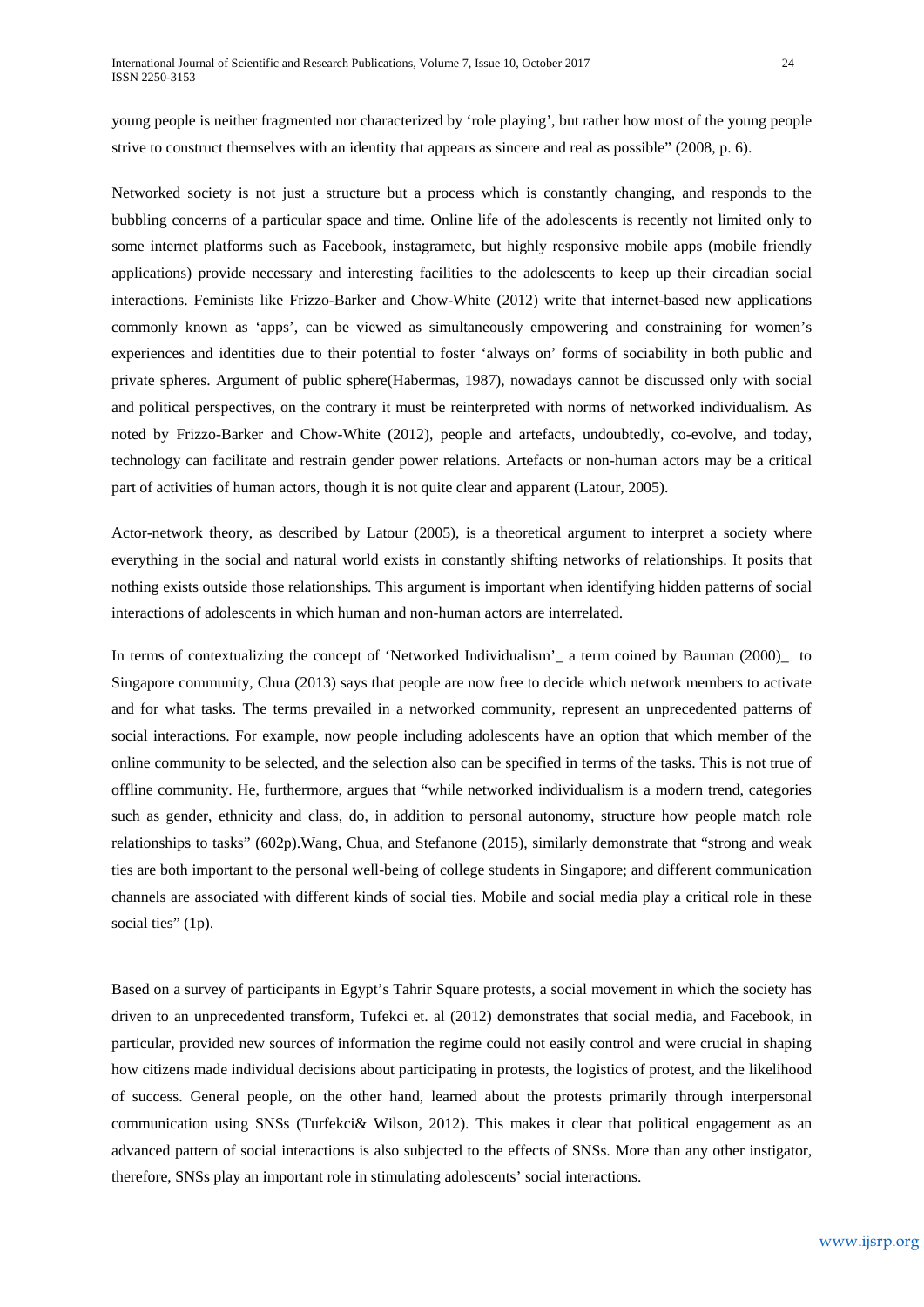In terms of collective consciousness, the main element of a society which differentiate 'society' from 'individual constellation', is imposed on individual behaviour and transformed it into a social action (Durkheim, 1982). Even though the social behaviour is determined by the collective consciousness, individual's self has a substantial role to be played, since the self of an individual is constructed responding to the interpretations make through social relationships (Cooley, 1998).Post modernization, with the introduction of Internet services, collective consciousness has adopted new facets to entwine with emanating unprecedented situations. Emerging online-self appears to be a single concept, however, it is also an element which is organized in accordance with the collective consciousness (Castells, 2004), since the liberty, independence or freedom of any kind is granted to a person, provided that the person is goingalong with the socially accepted regulations or norms (Bauman, 2000). Norms of a networked society are considerably different, and sometimes those may violate offline norms of a society as well.Individuals' agency of the social structure, therefore, is quite significant, as self-regulated norms and socially imposed norms are conflicting each other to be stabilized constantly.

Because of the self's predominance in social behaviour, effects of the mode of thought (self-construction) on the code of conduct (Social behaviour) in a networked society is an important area to be researched. Apart from some anthropological studies and policy researches, the studies around social behaviour of adolescents in a networked society are less in number, in terms of thepresent situation in Sri Lanka. This study, therefore, will be strived to understand how Sri Lankan adolescents perceive their self-identity and construct self-knowledge within a networked society.

# **IV. METHODOLOGY AND DATA ANALYSIS**

Grounded theory was employed as the methodology and 8 cases were studied since this is a qualitative study. The grounded theory holds constructivist epistemological consideration (Byrant, 2007) and involves understanding human experiences referring to an actor's perspective. First, a focus group discussion was conducted using a purposive sample and then being directed by the informants, 8 cases were studied. Each one of the participants is 19 years old and freshmen to university studies. An unstructured questionnaire was constructed using the experiences obtained at the focus group discussion and interviewed the other 8 informants subsequently. Some of the categories (theoretical units/information) drawn from the first stage had been theoretically analyzed, once four of the cases were studied. Therefore, it was highly considered about the emerging categories in the second stage of the study. From the beginning of the study, theanalysis was started using codifying and concept categorization method.

Disposition or the habitus of the university students is considerably different from the outside adolescents owing to the different environments in which they are exposed. This informed the research that emerging patterns of data would be limited to a particular area.

## **V. RESULTS AND DISCUSSION**

### **1. Liquidation and interests' satisfaction**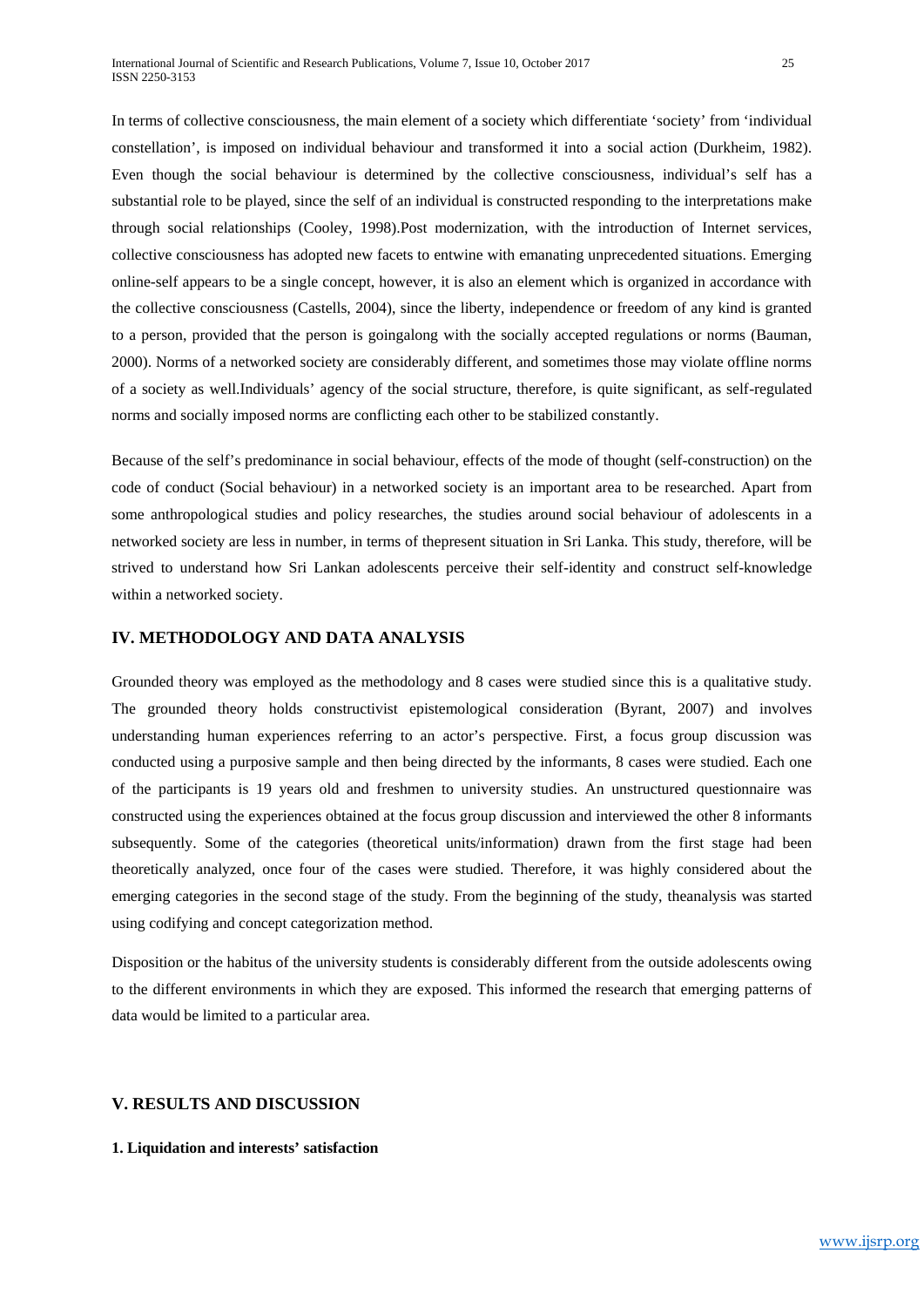More than any other circumstance, networked society makes the necessary platform for adolescents to achieve unmet interests in the offline life within the online life. The needs and interests hold different positions; probably needs are associated with the real self and interests with perceived self. Since the perceived self is hard to be achieved in most cases, theonline self is adopted as the platform in which those unmet needs are achieved, at least virtually, giving a self-satisfaction. Despite being satisfied, this will make an imbalance between offline life and online life.

Furthermore, networked society is a direct result of globalization process where market relations are predominantly operated. Much of the interests emanating from developed countries are distributed or diffused to developing countries like Sri Lanka, hence, much of the adolescents tend to absorb those interests in spite of the low level of achievement capacity. Because of the low level of achievement capacity, most of them are incapacitated so as to achieve expected interests. Interests are some expectations including, but not limited to material benefits. It is comprised of both material interests as well as non-material expectations. In terms of material expectations such as wearing an expensive dress, hardly to be achieved in offline life due to lack of different types of means. On the other hand, non-material expectations, such as expression of ideas to others, are often impossible to be acquired in a society in which institutions and functions are solidified.

Solidification is a process where social institutions and functions are rigidly and solidly organized and there are no sudden changes, whereas liquidation is a process in which most of the institutions and relevant functions are lightly organized and subjected to sudden changes. Networked society, a creation of the globalization, is a place where liquidation is entertained regularly. Institutions and human agency, therefore, are changed suddenly and no solid structures, in order to accommodate emerging structures. High expectations andlow level of achievement capacity is one of the most important characteristics of a networked society, particularly with adolescents. However, psychological satisfaction associated with material gains and non-material gains is an important aspect of a networked society, since that is achievable at least virtually through online activities. Therefore, most of the adolescents are engaged in making online communities to make a better platform for sharing their ideas and achieving unmet psychological satisfaction in their offline lives.

*"I have a Facebook account. Mostly I prefer touse an attractive name in the FB instead of my real name. I also uploaded an image…. but with some modifications through Photoshop. Sometimes, there are some mobile camera applications which modify our image attractively. If I upload that kind of image, definitely I would attract many members to my page"*

Adolescents would not be able to hide their identity in the offline life since it is often visible and hardly to be falsified. Offline society is more solidified and structural functions are perfectly organized, hence, there is a selfsurvival mechanism of the society which is hardly breakable. In the online life, on the other hand, identity can be concealed as well as fabricated. Identity, a distinguishing feature of a person's personality representing his or her world view is an important aspect which is associated with the interests, determines how the person achieve those expectations. Much of the unmet expectations, therefore, are achieved through online activities, with the intention of solely psychological satisfaction, but not includes any material gain.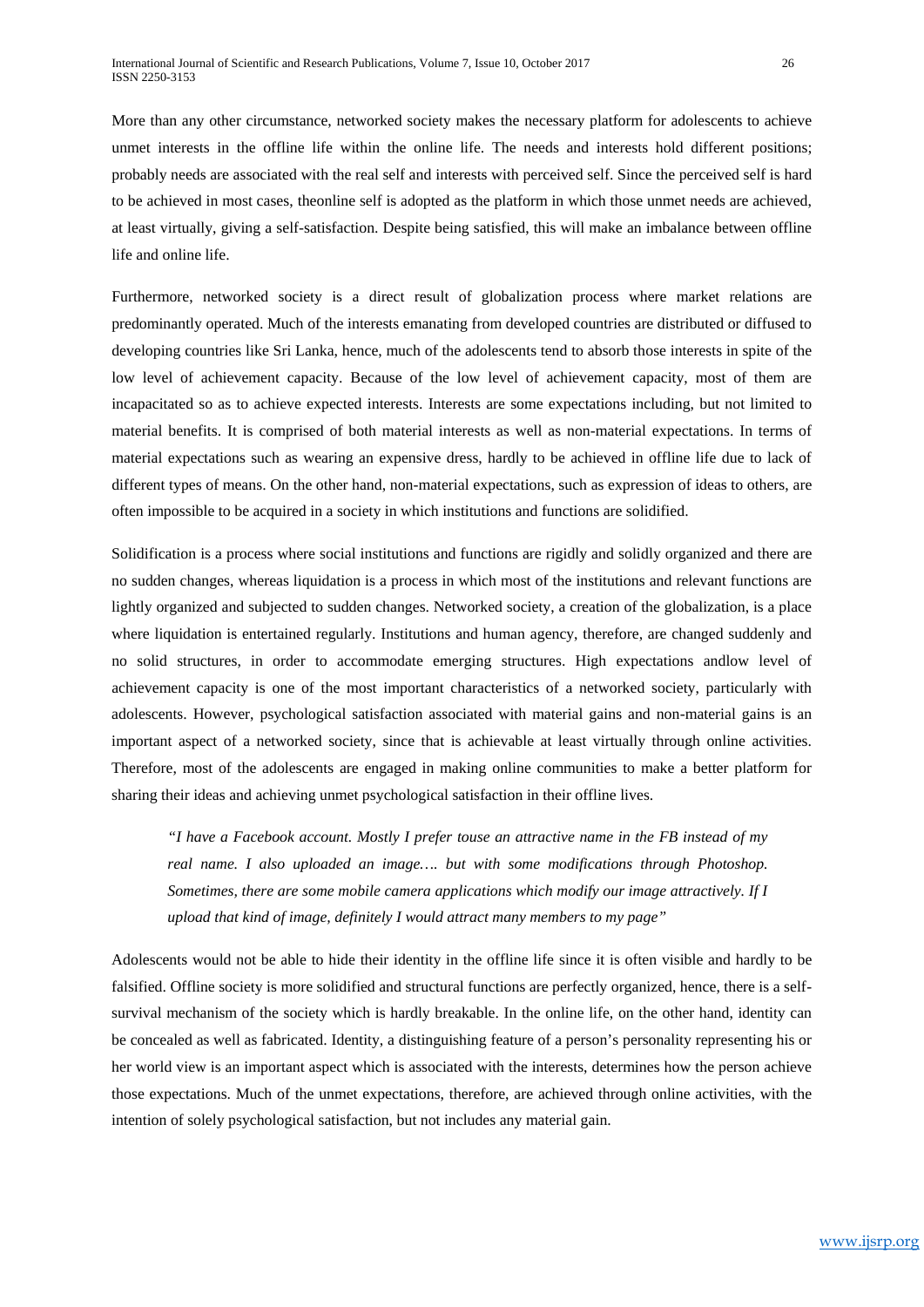Identity, alongside the self-actualization, is more important when adolescents are dealing with social institutions. Identity is also divided into two parts, such as online and offline. The offline identity is more prominent and visible to the community in real life and hardly to be forged. On the contrary, the online identity can be different that of the offline identity, since it is the representation of the ideal self. Therefore, it is easy to forge the online identity, as it is not quite visible to the online community, also it is not an important requirement in many cases.

### **2. Offline and online self-polarization**

In terms of expectations, achievable ones are linked with offlineself, whereas unachievable interests are li3ed on online self. As far as the expectations are achievable in the real life, they represent a high level of self-esteem and related to the offline self. If the expectations are hardly to be achieved in the real life, they are associated with the online self, and initiate a struggle to achieve a high level of self-esteem. This process seems to be sustainable, even though it makes an imbalance between offline self and online self. Despite being satisfied in the online life, unmet needs are crystalized in the offline life, hence it faces constant struggles to be balanced with online life. The online self, on the one hand, drives towards psychological satisfaction associated with nonreal gains, on the other hand, the offline self moves towards real gains, thereby forming an 'offline and online self polarization', a process where the gap between online self and offline self is widened.

Offline and online self polarization is a socially instigated process, and a critical situation in which the adolescents, particularly in the developing world, are entangled when they strive to survive in the real social world. This makes an unstable or chaotic situation when adolescents as a particular social group in transition, make their personality structures in-line with the modern social norms.

#### **3. Physical existence and Virtual existence**

Social beings, including adolescents live in the real world (offline life) at least for the purpose of physical existence.Biological existence is the foundation structure of human beings, and many social structures are based on biological or physical principles. Social structure and cultural principles are quite symmetrically driven with physical principles, as its ultimate goal is to survive. In a real world, however, the people including adolescents would be able tomake fantasies as opposed to physical existence and are related with psychological satisfaction. Imaginary existence or fantasies in the real life is not a new thing to be revealed, but virtual existence is one of the spectacular pillars in a networked society. Virtual life of a person probably is related to the online life and is quite different from making fantasies. In a networked society, making fantasies have become a virtually real activity when compared to earliest times.

The physical existence, here understood as a fact which relates to the offline self, whereas the virtual existence is as a part of online self. The virtual existence is possible when thehuman agency in social activities is placed in a community where each and every member is granted the same authority and power. Recently, adolescents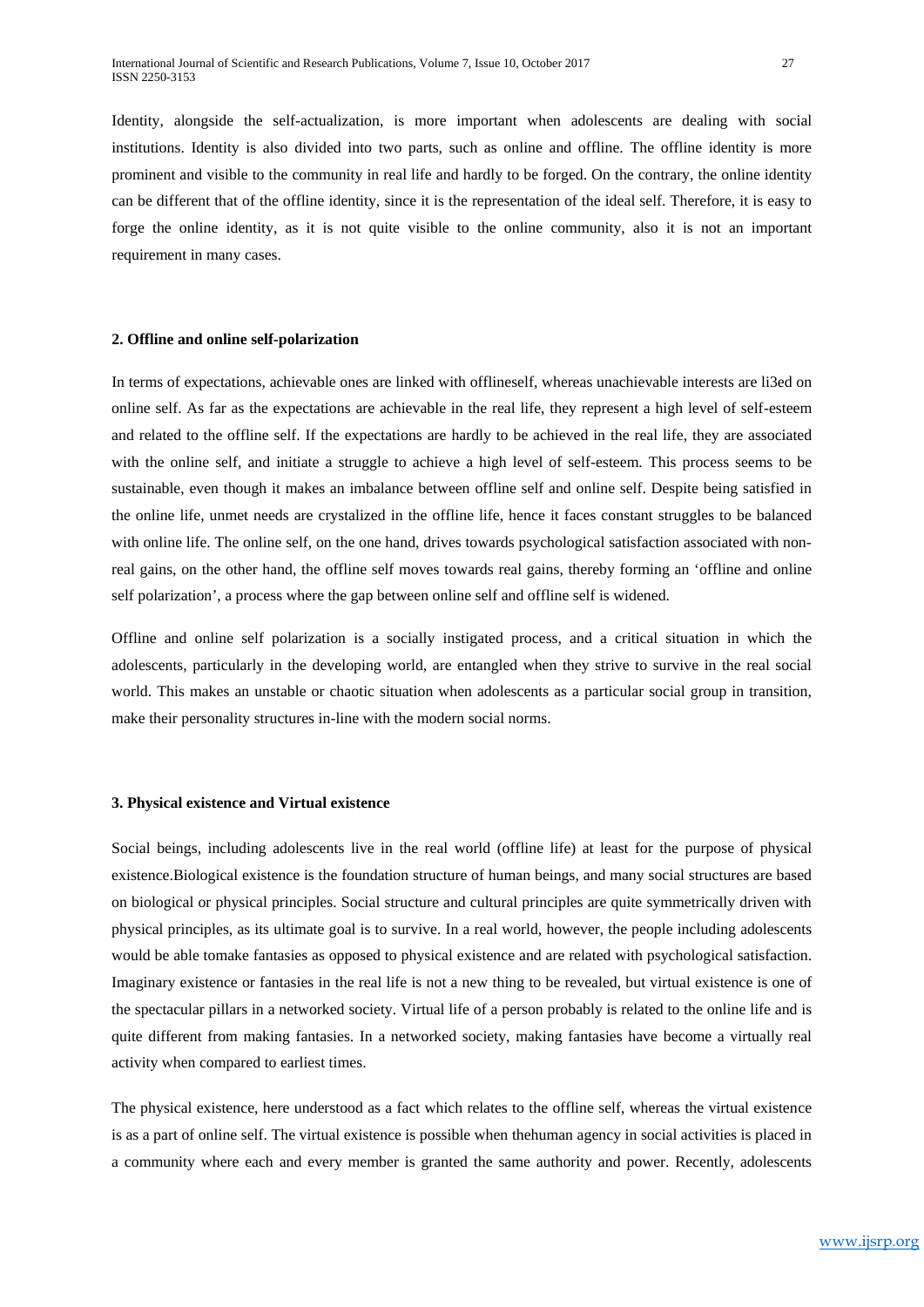make online communities in which partnership for common interest is attended, that in return makes necessary arrangements to act and react in a virtual place, such as Facebook, LinkedIn, Instagram. By way of using such SNSs, every participant would be able to engage in any virtual activity like posting current situation, uploading images, like the others, share the other's posts etc. Lexical resources, therefore, are newly generated and generalized within the online communities and which are unique to those spheres. For example, *posting, sharing, liking, messaging, uploading, texting* are some of the terms in online-life-vocabulary and the meanings are contextual.

Nevertheless, the online life is used as a place to share details about the offline life among virtually connected members, which is an intriguing situation. Since it makes a community which is more similar to a real community, particularly the adolescents, strive to share their real life situations through online platforms, and that makes their online life more prominent, provided that the online self is symmetrically organized as the offline or real self.

*"I like to share some events of my life through FB and some of the photographs probably are shared through Instagram. So, I can hear what others say… Anytime, when an important event happens, I post it on the FB. Not only that, when I am sad, I will post it even."*

The problem, however, is risen when the online self is asymmetrically arranged as opposed to the offline self. In a real life situation, members of a community are interrelated by way of trust and faith, which accommodates the members to act with conscience. The members of a virtual community, whereas, is not arranged by way of trust and faith, but through common interests. The common interests of a real community are also based on faith and trust, however, the common interests of a virtual community are not based on *trust* and *faith*, but based on the *likeness* in which *mere preference* of the members are accumulated. Without trust and faith, the online self might be organized asymmetrically from the offline self, means that the online self is placed far from the offline self. For instance, some of the students who follow humanities are pretended to be the students following engineering subjects in the relevant faculties, in order to be privileged, at least in the virtual community, as scientific subjects are more privileged than humanities in Sri Lanka. This makes it clear that interests or unmet expectations related to the perceived self (here online self) are placed quite far from the real self (here offline self), thereby making a substantial imbalance between thereal self and the perceived self.

Even though the connected members are equally granted some activities within the online world to be triggered, the faith which is the gluing factor has been missing. Everyone would be able to make comments, post details about situations, share some ideas, in spite of having a faith which is missing. As thedividing line between online life and offline life dissolves, the faith continues to be dissolved.Furthermore, this is why fabricated life situations and non-real facts are possible to be shared among connected members through online platforms such as SNSs. This is not a chaotic situation, as far as the adolescents manage their online and offline life separately, however, this not a skill which could be expected from adolescents as they are in a transitional stage both in psychologically and biologically. The online life and related habitus, therefore, subdue and dominate the offline life, which makes the adolescents more vulnerable to unexpected circumstances.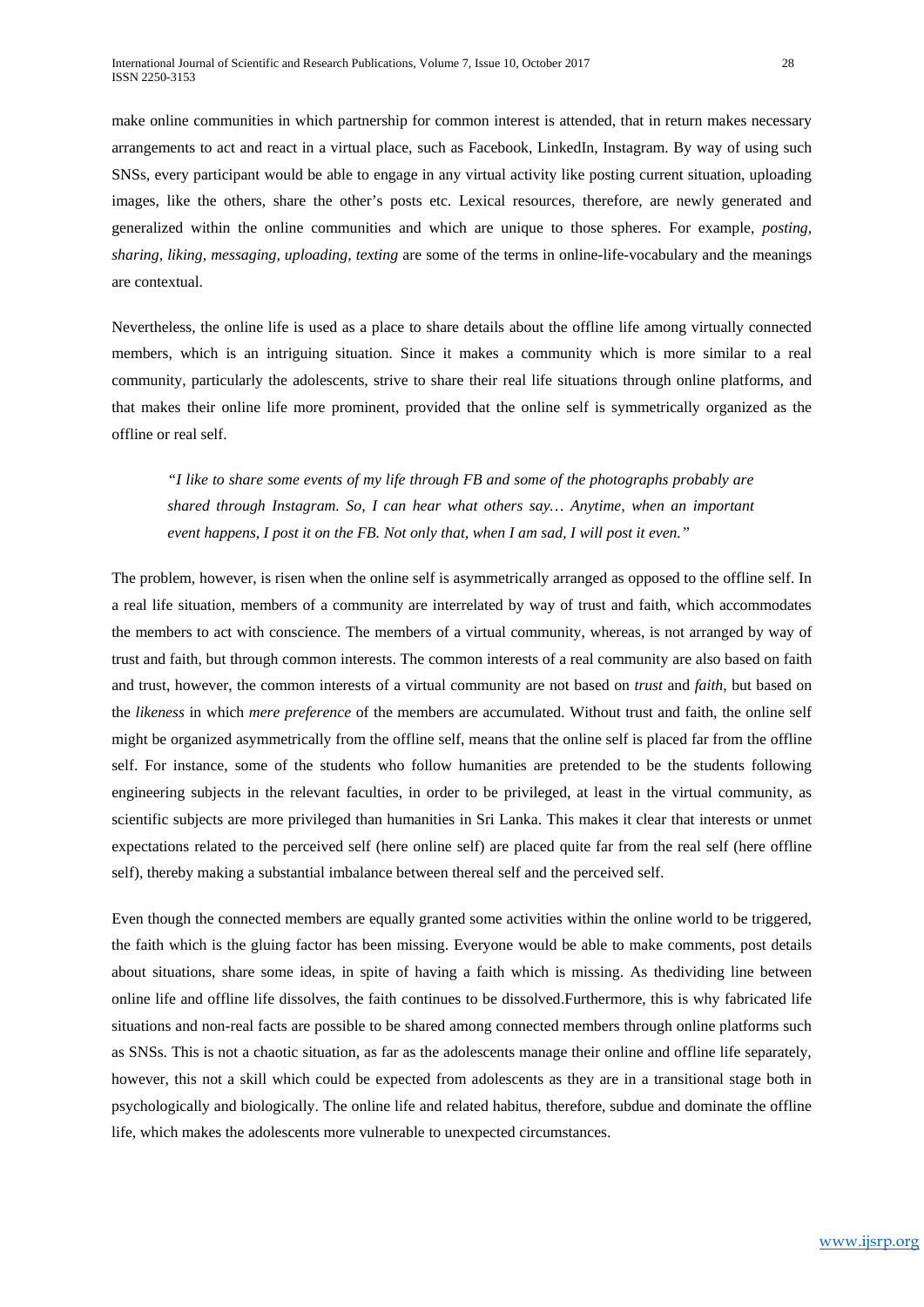The offline world is comprised of spontaneous risks, so the adolescents cannot avoid meeting strangers and catastrophes. In dealing with those situations, adolescents have to develop some skills, though the online self doesnot permit the person to do so, due to unreal and virtual practices. The online life, as opposed to the offline life, is a sphere in which the entrants of strangers are not allowed. Many adolescents create comfort zones through online platforms where they can refuse to face the strangers. Most of the SNSs are used, not in order to learn and understand different people with different habitus (mode of thought) so as to deal with them in unexpected situations. But strangers (those who are not matched with the concerned person) removed off to create a comfort zone where no strangers are present. Therefore, adolescents forget the skills which are absolutely necessary in the offline life and this will result in unexpected social problems in the present society.

Exposing to unexpected situations and strangers is an inescapable aspect of the offline life, consequently the people including adolescents must acquire some skills to deal with them, otherwise, the human existence will be threatened. However, the skills needed in dealing with unexpected situations are disentitled from adolescents, once they are completely got adjusted to the online life. In a real life situation, a small number of adolescents who expose to online activities gradually lose the relevant skills need for the survival, on the contrary a large proportion of people including adolescents still continue to stick to traditional norms and learn skills which are considerably needed in dealing with unexpected situations and persons within the offline life. This makes a polarized relationship between two categories of persons above mentioned, which makes the aforementioned group (adolescents who are adjusted with online life) more vulnerable. They do not aware of the offline life situations much, however, the online life is highly valued. They, therefore probably, would strive to use online strategies in dealing with offline incidents, though the strategies used are not really matched with the situation.

*"I just think that I can get on with the people more friendlier through the FB, but in real life, it is really impossible. When I find my life partner, probably I would prefer to choose one among the FB community members or through FB. It is the current trend… so why shouldn't I try…?".*

In terms of marriage, for example, one of the solid structures in the offline life is organized in accordance with rigid principles, particularly in Sri Lanka. As opposed to developed or modern countries, many of the developing societies are placed in between traditionality and modernity, hence they continue to practice both traditional practices as well as modern practices. Moreover, in Sri Lanka, a large number of adolescents got used to online life and they are strived to practice modern norms thereby adopting liquid strategies upon solid structures. On the contrary, some of the solid structures and functions are still thrived and supported by a considerable proportion of the people of the country. Liquid strategies adopted by adolescents, therefore, will be struggled with solid structures making an unstable situation in the society. As the online strategies are adopted by the adolescents in dealing with these solid structures, so there will be mismatching situations between liquid strategies and solid structures and will result in a risk society.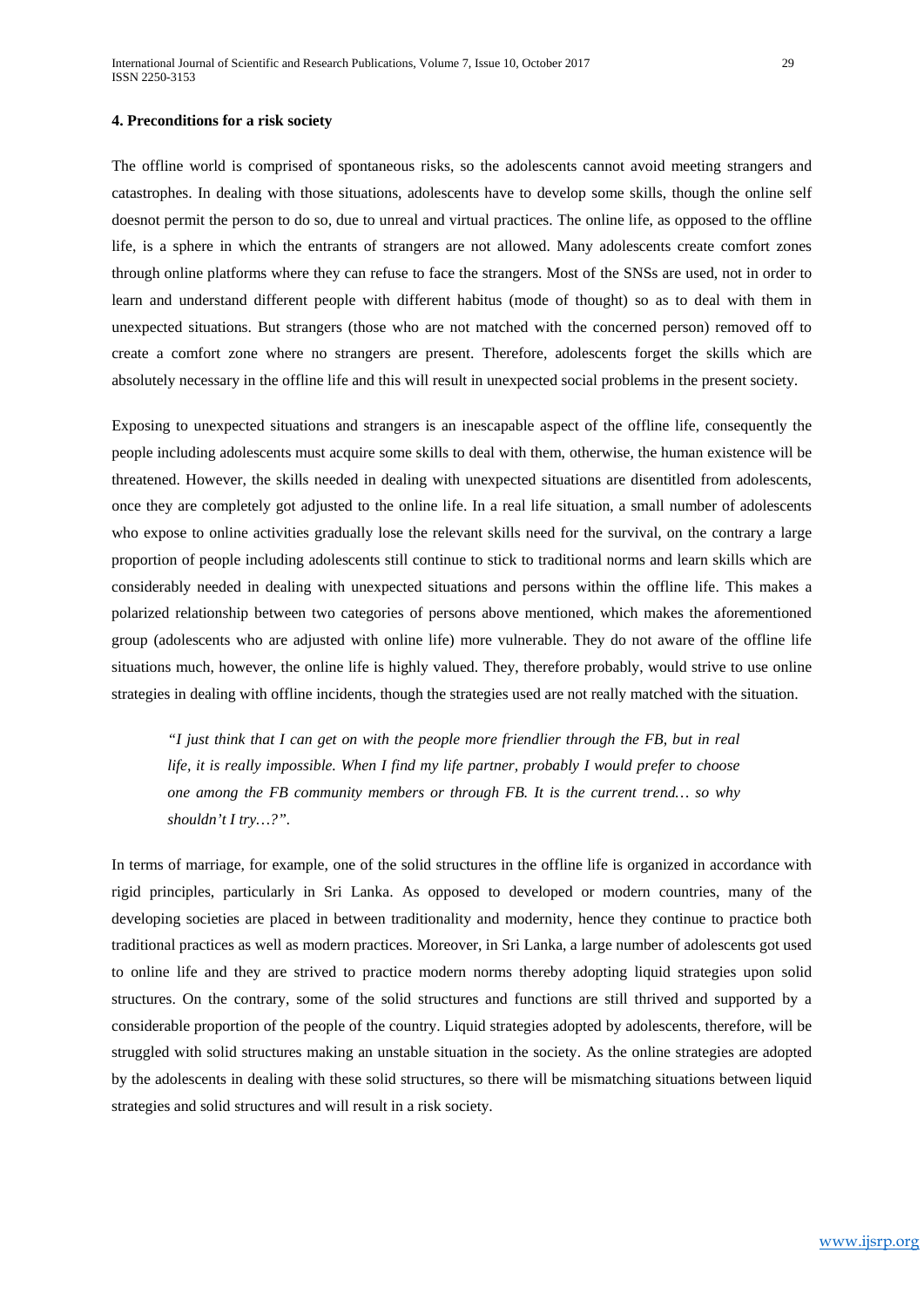A substantial portion of the monthly budget of an adolescent is devoted to themaintenance of the online life. A networked society where online life is predominated is a direct result of globalization in which the economic liberation is admired.Always, therefore, maintenance of the online life is required a considerable amount of money. The online life requires some advanced technologies and related equipment, for example in order to be a part of an online community, it is required to have a computer or a smart phone, internet connection and a relevant knowledge base. These all the resources are hardly to be consumed without spending money. Furthermore, both material resources and non-material resources are required so as to maintain a stable online life, however, non-material resources including the relevant knowledge is more important. As it is argued, the spending on the online life would not be a matter, if the person is employed. For adolescents, particularly in Sri Lanka, expenses for an online life would be a great matter of concern, since they are not employed or earners.

Though they are not earners, money earned through the offline activities in many cases, by parents is spent on the adolescents' online life, which is not productive at many times.

#### **6. Virtual community emergence**

Real life community organizations are dismantling, as the online communities are strengthening and absorbing more and more adolescents due to its attractiveness and other sophisticated features. However, online communities are not always real but represent a real common-interest shared by a virtual community, thereby giving theopportunity to adolescents a preferable platform for discussing and enjoying their interests. These communities are more socially and politically engaged.

*"I am a sociology student, and we have a common group. If I have aproblem regarding the subject, I will post it on the wall. Then anybody can respond to it. Sometimes, teachers also comment to the problems…. There are some situations where the classes are spontaneously canceled or put off. At that time the FB and WhatsAppgroups are more important in order to distribute the message quickly".* 

Conventional social capital, a strengthening force of a community is important, as the bond and the trust among members are crystallized. It is a capital which can be invested in human relationships and the members of the community would be able to receive some benefits. However, anew way of social capital relies on SNSs activities, and the participating members are getting more benefits (Such as education support, information sharing etc.) compared to those who do not participate in SNSs. SNSs provide efficient and more effective ways of communicating with group members, and the communication is more advanced. Despite some bogus information, SNS is a great platform to be used so as to create tight social bonds. Virtual Community is a direct result of this bonding capital in which the sameness of the members is strengthened. On the other hand, conventional definitions of social capital must be redefined as the online communities are getting more and more prevalence in the modern networked society.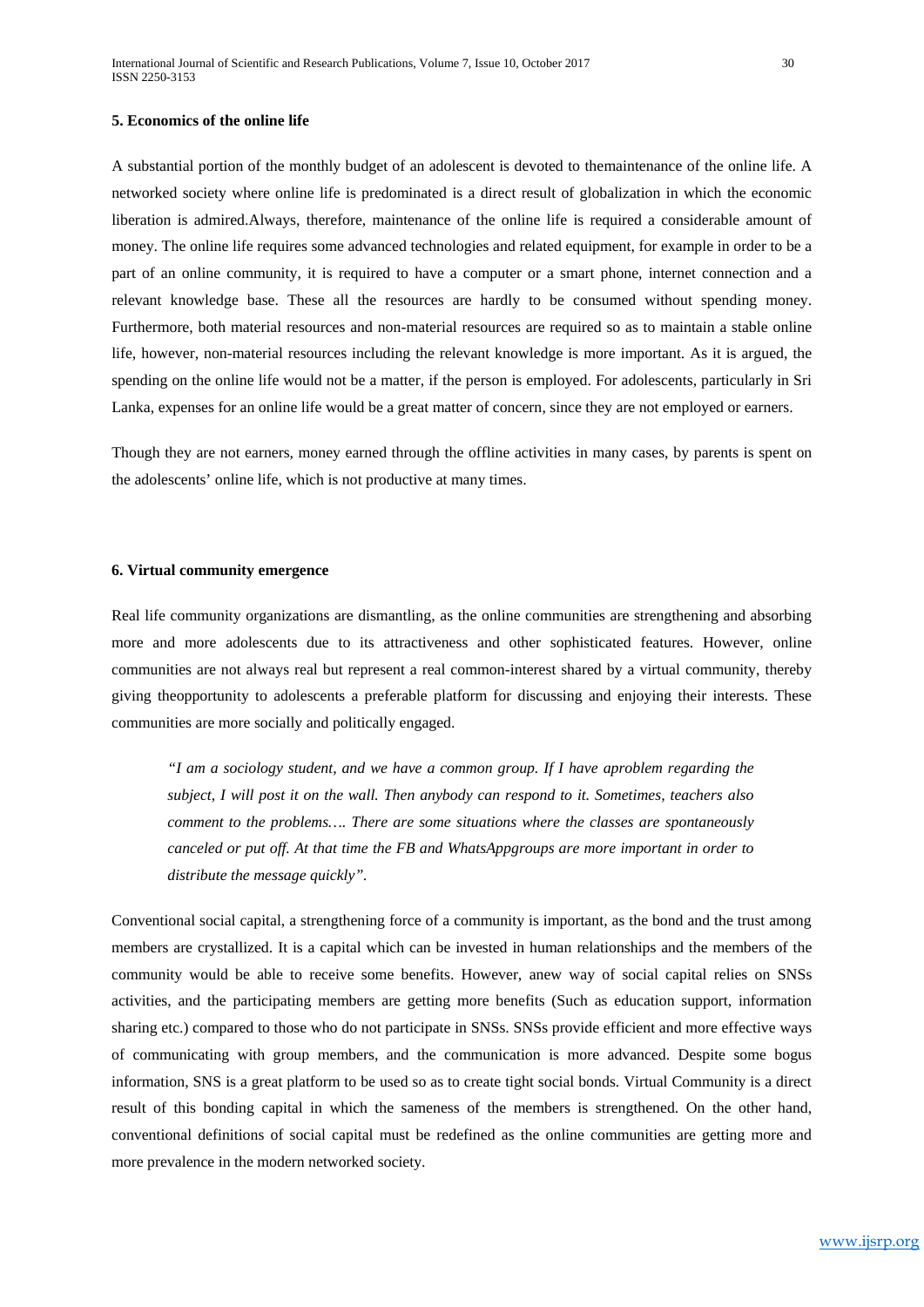#### **7. Abnormality and alienation**

The practice which is obtained by individuals through online life is not always compliant with the offline norms. Normal structure in the online life can be an abnormal structure in the offline life, so the adolescents quite often get used to the online life and became alienated from the normal life structure in the offline life. Norms, a set of socially constructed principles which govern human behaviour are signified in accordance with what people think as normal. The offline life and the social structure are organized based on norms. Moreover, the relativity is one of the most important characteristics of a norm. A set of principles which are believed be normal in a particular social context may be considered as abnormal in another social context. This is quite true with offline life as well as online life.

*"Though I like to post events on the FB wall, my mom and brother do not like it. Sometimes they blame me on that. They say that we do not need to share each and every event in our lives through social media."*

Much of the norms which are entertained in the online life, quite often different from the offline life. As the offline life continues to use traditional and existing norms, newly introduced online life-norms will be in a struggle to be aligned with the solid structures, and this makes an imbalance between online norms and offline norms. As a result, adolescents who got used to the online norms have become alienated from the offline life, as they could not align with offline structures. Though the online norms are not considered abnormal within the online sphere, they are most probably considered abnormal in the offline sphere.

## **VI. CONCLUSION**

Prevalence of the usage of SNSs among adolescents as a result of network-technology-sophistications has been a prominent fact influencing their social interactions in the modern day. There are many advantages of using SNSs, though there are some harmful effects on the everyday life. A person's life world cannot be identified only by the offline part, but the online part must be taken into consideration, as it plays a vital role constructing the self which is a core force of mutual human interactions within the society.

As the network technology expands its coverage over a society, both material culture and non-material culture continue to change rapidly. Consequently, solid structures of a society have been changed, and become liquidated. The online self which is associated with the online life often adopts liquid norms so as to align with liquid structures, whereas solid structures of a society are dismantled. Adolescents' behaviour in particular, thus is changed as to align with liquid structures. In some way, however, solid structures continue to thrive, thence there will be a constant struggle between solid structures in which offline self is associated and liquid structures where online self-associates.

Within a transitional period of a society, some mismatching structures may emerge, where pre conditions for a risk society appear. Struggle among online norms and offline norms, also considered to be an intriguing reason for a risk society. Furthermore, maintenance of the online life is not for free but it highly concerns about economic aspect as well. As a result of globalization, recently conventional community organizing has been overwhelmed by virtual community organizing. This seems to be a structural change, however, it closely associates with human habitus which is the way in which people, particularly adolescents, think and work in dealing with social situations.